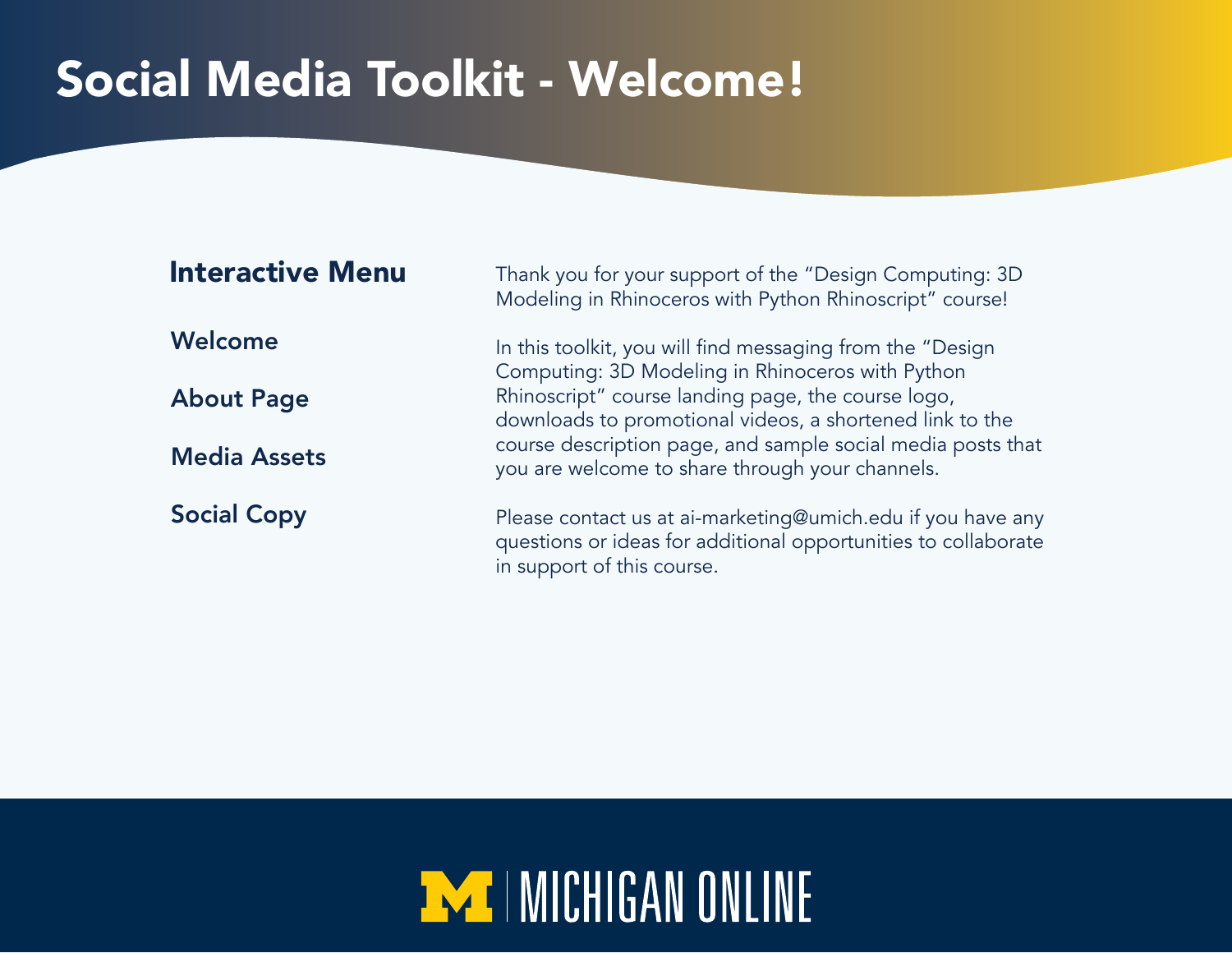### <span id="page-1-0"></span>Social Media Toolkit - About

### Course Description Course Image

As our world is increasingly impacted by the use of algorithms, designers must learn how to use and create design computing programs.Structured around a series of fundamental design problems, this course will show you Python code in terms of its rules and syntax, and teach you what we can do with Python in its application and design.

By the end of the course, you'll not only know the fundamentals of Python and Rhino script, but also understand them through the lens of their application in geometrically focused design lessons and exercises. This course is designed for any students and practitioners who use the 3D modeling software Rhinoceros and want to design more complex geometric forms through structuring and implementing coding logics.

This course will be helpful to designers (architectural, industrial, product, web, furniture), artists (multimedia, digital, sculpture), and programmers. By completing the course, students can decide if they'd like to study more advanced computing topics through further education, such as recursion, agents, and complex generative systems.

This course integrates with a 3rd party website called the Gallery Tool, which was created by the University of Michigan in order to support collaboration between learners. You will need to make sure that Javascript is enabled in your browser and check that you are using Chrome, Firefox, or Edge. Safari and Internet Explorer are not supported.

Learners will need access to Rhinocerous 3D which offers a free, full version, 90-day trial for Windows and Mac. After 90 days a purchased license will be required to save files or use plug-ins. We walk you through how to install Rhinocerous 3D in the course.



*Click on the image to download.* 

# **EXT | MICHIGAN ONLINE**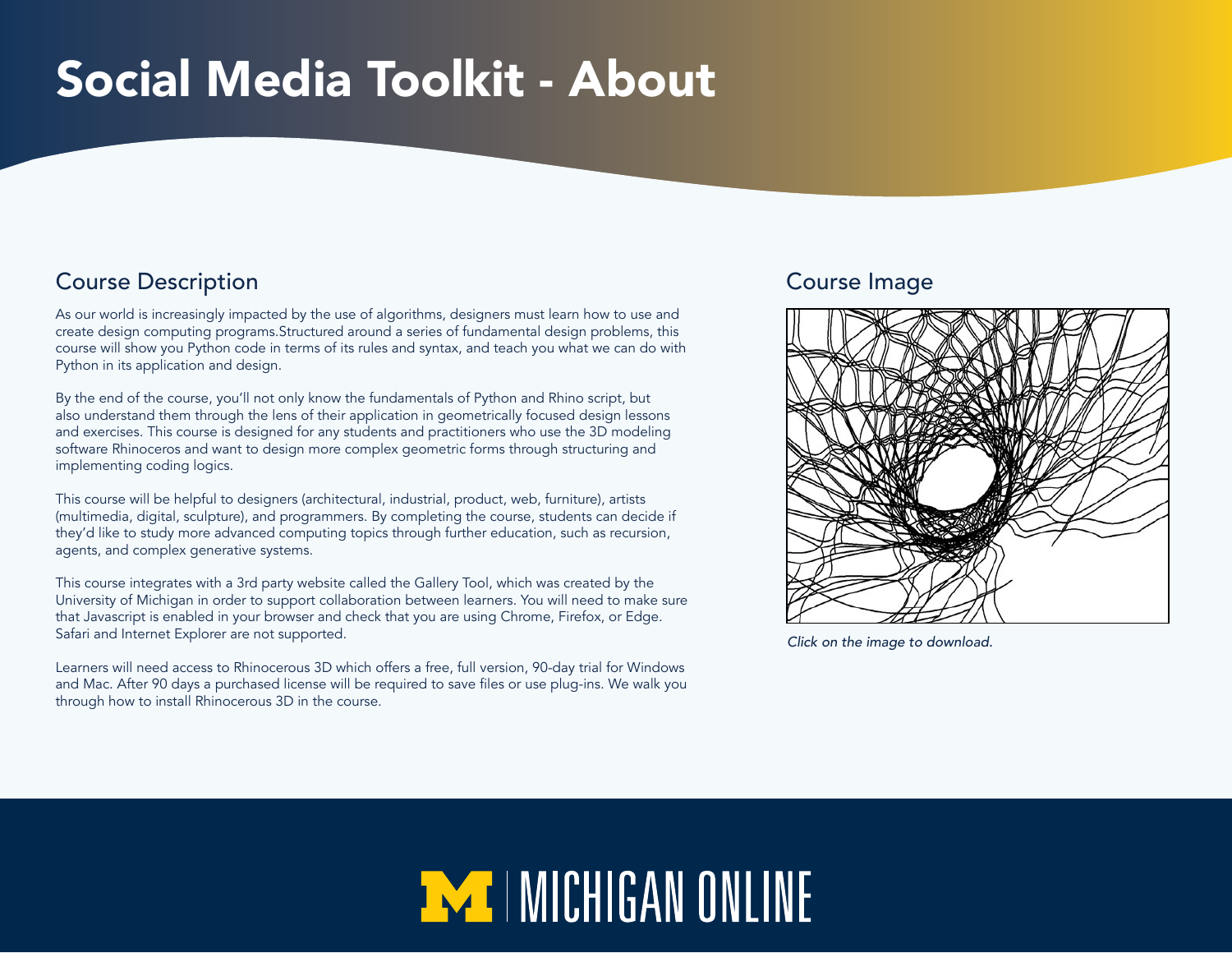### <span id="page-2-0"></span>Social Media Toolkit - Media Assets

#### Social Images Cuote Cards Video Files



#### Quote Cards



"Understanding coding and implementing it in my built work has been fundamental to my growth as a designer. Computer programming knowledge has allowed me to fully engage contemporary means of production like digital fabrication. It's exciting to be able to share this knowledge with students."

**Glenn Wilcox** Associate Professor of Architecture, U-M A. Alfred Taubman College of Architecture and Urban Planning



**Rendering Color** 

Click on the thumbnails to download the image or video.